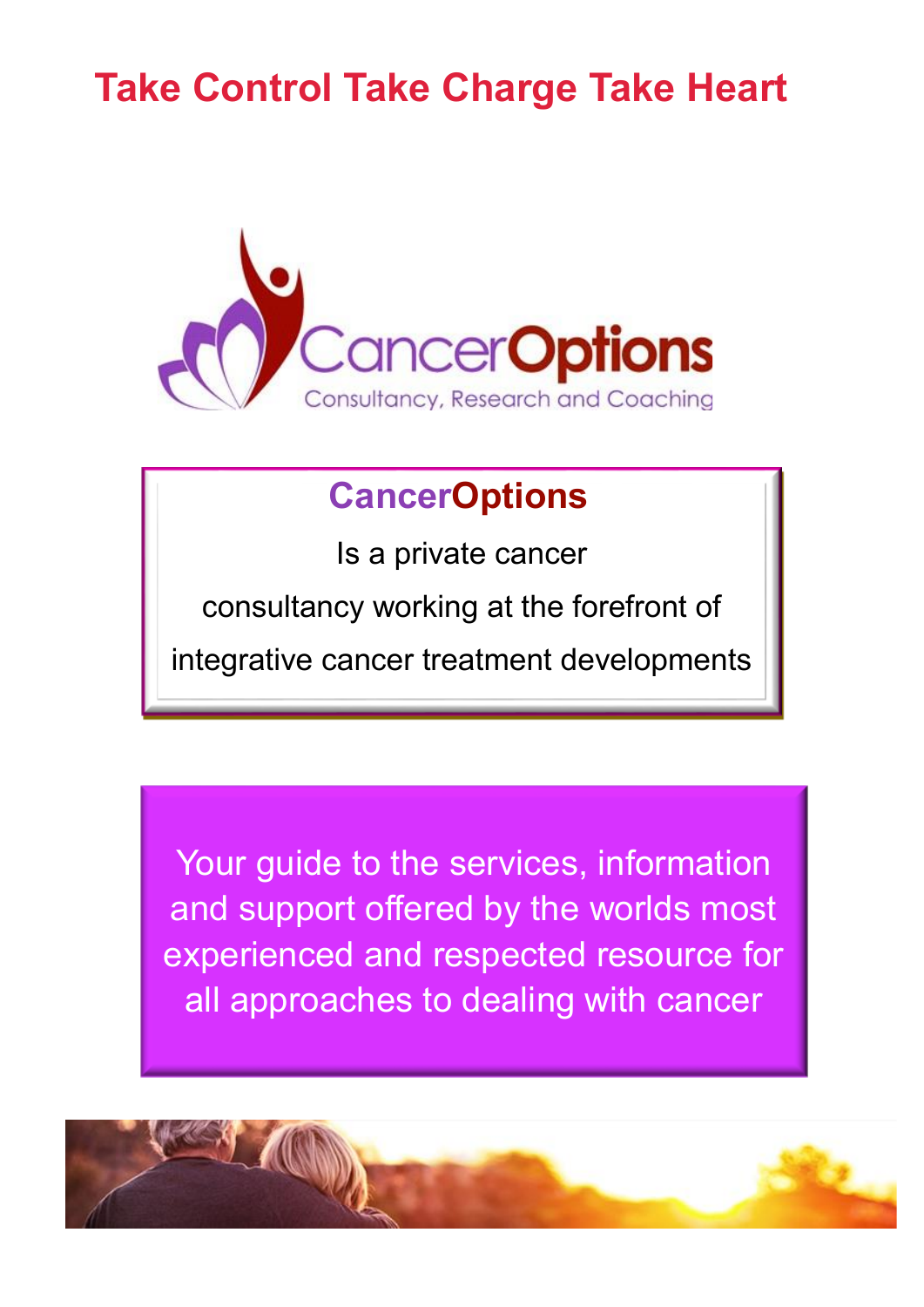

We are the only Independent service that has the skill and knowledge to look at both orthodox and cam approaches to cancer and bring you the following:

A complete appraisal of your orthodox treatment options, new and cutting edge treatments / clinical trials. What that means in real terms for you, what going on a clinical trial can mean in real terms.

An honest opinion as to whether the balance of benefit over cost is in your favour.

Introduction to treatment methods you may not have been made aware of and advice on how to access the top specialists and work the cancer system to your best advantage.

A realistic look at what short and long term side effects may emerge from the orthodox treatment offered and how much of that can be offset by an integrative programme

If you decide that orthodox treatment is not your route we can discuss all other options available to you and help you put together the best treatment programme for you

Support programmes for all methods of orthodox treatments to get the best results and emerge as unscathed as possible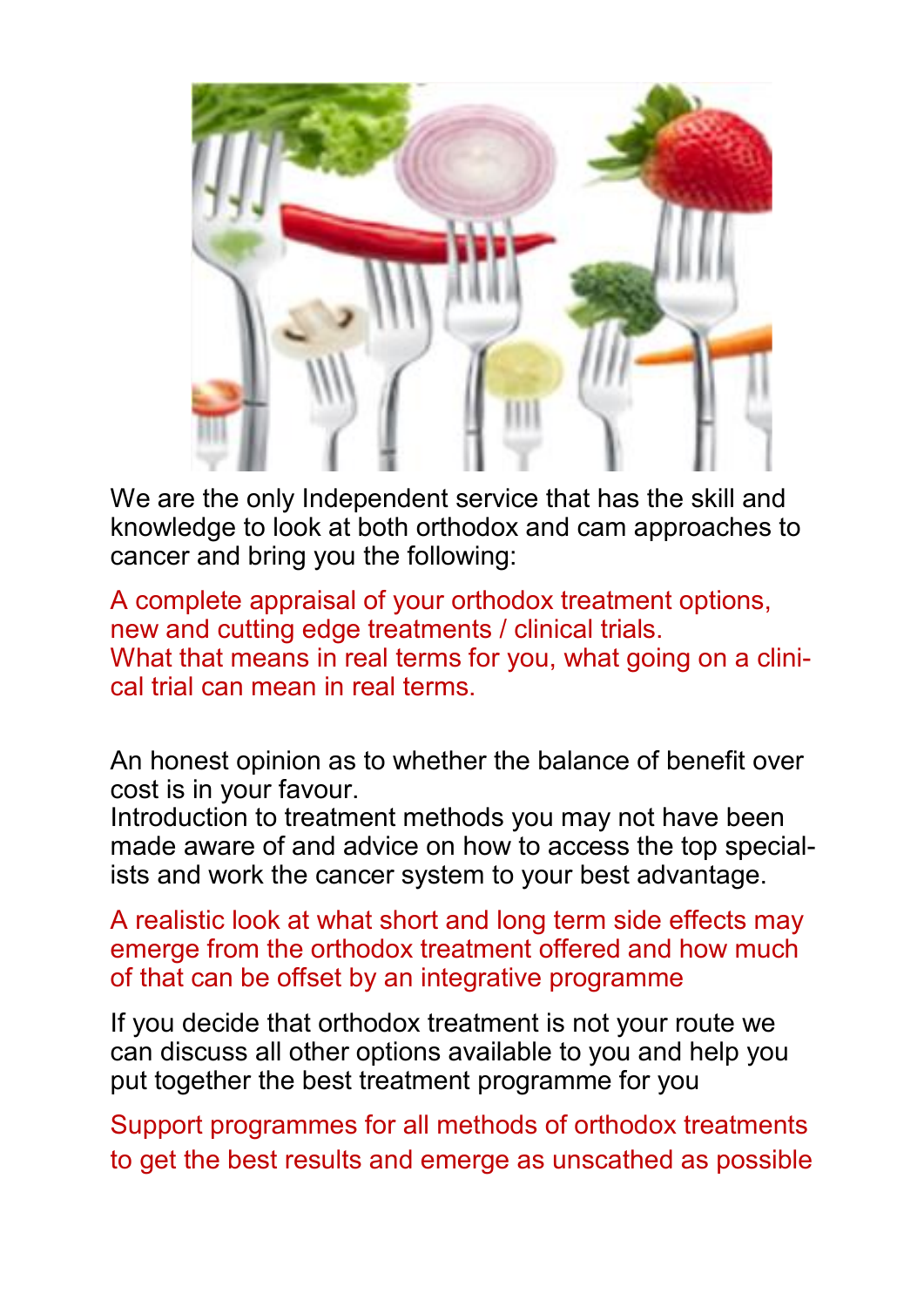

Picking you up where you are | quiding you towards a healtier future

## **Personal Consultations Phone and Skype**

**Working with you to devise the**

**programme that is right for you**

# **Check online for our available programmes**

- Chemotherapy support
	- Radiotherapy support
- Weight and energy gain programme
	- Hormonal support programme
	- Treatment and immune system recovery programme

**www.canceroptions.co.uk Tel +441623438733**